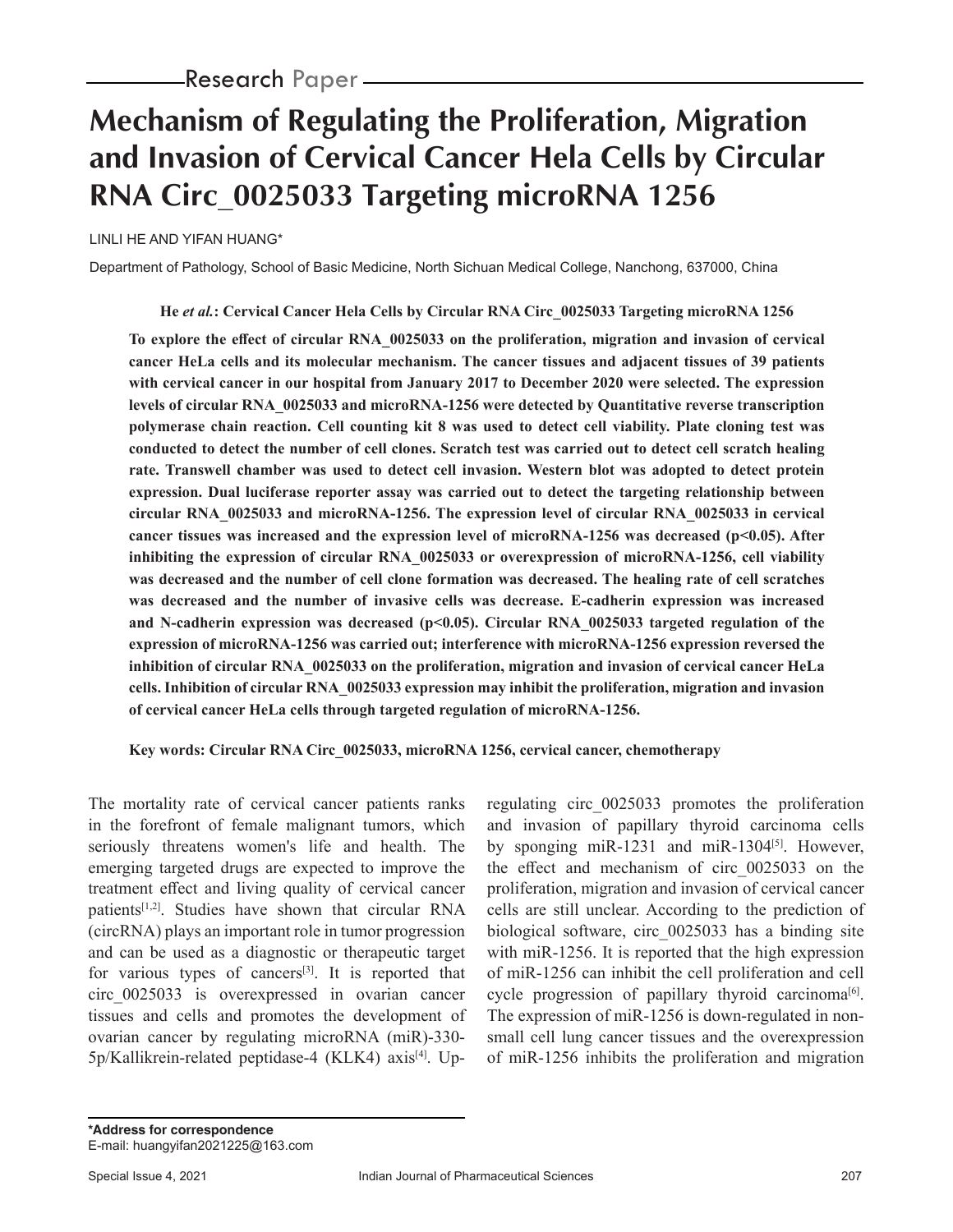of non-small cell lung cancer cells<sup>[7]</sup>. Circ-DCAF6 promotes the growth and invasion of gastric cancer cells by inhibiting the expression levels of miR-1231 and miR-1256 $^{[8]}$ . The effect of miR-1256 on proliferation, migration and invasion of cervical cancer cells and whether circ 0025033 regulates miR-1256 are still unclear. Therefore, this experiment aims to study the effect of circ\_0025033 on the proliferation, migration and invasion of cervical cancer cells as well as whether the mechanism is related to miR-1256.

#### **MATERIALS AND METHODS**

#### **Data:**

From January 2017 to December 2020, 39 patients with cervical cancer, aged from 32 to 75 y were selected. All patients were diagnosed as cervical cancer by pathology and had not received radiotherapy, chemotherapy and biological immunotherapy before operation; the tissues adjacent to cancer were taken as control. All patients were informed and agreed.

### **Cells and main reagents:**

Cervical cancer HeLa cells were purchased from the American type culture collection (ATCC), the USA; Roswell Park Memorial Institute (RPMI) 1640 medium was purchased from Gibco, the USA; Trizol reagent and fluorescent quantitative kit were purchased from Takara Co., Ltd., Japan; Lipofectamine™ 2000 transfection reagent was purchased from Invitrogen, the USA; cell counting kit 8 (CCK-8) was purchased from Tongren Institute, Japan; Transwell cell and matrix glue were purchased from BD Company, the USA; RIPA protein lysis buffer was purchased from Beyotime Biotechnology Research Institute; double luciferase reporter gene detection kit was purchased from Shanghai Beinuo Biotechnology Co., Ltd.

# **Cell processing and grouping:**

The cervical cancer HeLa cells were cultured in RPMI-1640 medium and were collected in the logarithmic phase. The collected cells were transfected with negative control siRNA (siNC), si-circ\_0025033, miR-NC and miR-1256 respectively into HeLa cells, which were recorded as si-NC group, si-circ 0025033 group, miR-NC group and miR-1256 group; si-circ 0025033 was co-transfected with anti-miR-NC and antimiR-1256, respectively into HeLa cells and recorded as the si-circ\_0025033+anti-miR-NC group and the sicirc $0025033+$ anti-miR-1256 group.

# **Detection of the expression levels of circ\_0025033 and miR-1256 by Quantitative reverse transcription polymerase chain reaction (RT-qPCR):**

The surgically removed cervical cancer tissues and adjacent tissues were stored in a sterilized cryopreservation tube in a liquid nitrogen tank. 50 mg tissue was weighed and taken. The tissue was cut and ground, then 1 ml Trizol reagent was added for lysis; the cultured cells  $(1 \times 10^6 \text{ cells})$  were directly lysed by adding 1 ml Trizol reagent. Total RNA was extracted and reversely transcribed into complementary DNA (cDNA) and then PCR was carried out according to the instructions of the kit. Glyceraldehyde 3-phosphate dehydrogenase (GAPDH) and U6 were used as internal reference. The upstream primer sequence of circ 0025033 was 5'-GTGAGCCAGCTTGAGAACAC-3' and its downstream primer sequence was 5 ' - T T G A G A AT C A G T G G C C G A C G - 3 ' ; the upstream primer sequence of GAPDH was 5'-CCACATCGCTCAGACACCAT-3 and its downstream primer sequence was 5'-CCAGGCGCCCAATACG-3'; the upstream primer sequence of miR-1256 was 5'-GGCGCGATTTTAGTTTATC-3' and its downstream primer sequence was 5 ' - T T T A AT T A C C A A C C G A AT A C G - 3 ' ; the upstream primer sequence of U6 was 5'-CTCGCTTCGGCAGCACA-3' and its downstream primer sequence was 5'-AACGCTTCACGAATTTGCGT-3'; the relative expression was calculated by  $2$ <sup>- $\triangle \triangle$ Ct</sup>.

# **Detection of cell proliferation by CCK-8:**

The cells of each group were cultured for 48 h and 10 μl CCK-8 reagent was added to each well. The cells were cultured in a constant temperature incubator with 5 %  $CO_2$  at 37° for 4 h and the absorbance value (OD) of each well was measured with a microplate reader at 450 nm.

# **Detection of number of cell clone formation by plate cloning test:**

After digestion of each group of cells,  $2 \times 10^3$  cells of each group were re-inoculated into a 6-well plate and cultured in a constant temperature incubator with 5 %  $CO<sub>2</sub>$  at 37°. After about 14 d, the culture was stopped. After washing the cells with Phosphate-buffered saline (PBS), paraformaldehyde was added to fix the cells and then Giemsa was added for staining for 30 min. After staining, the cells were washed, dried and counted under a microscope.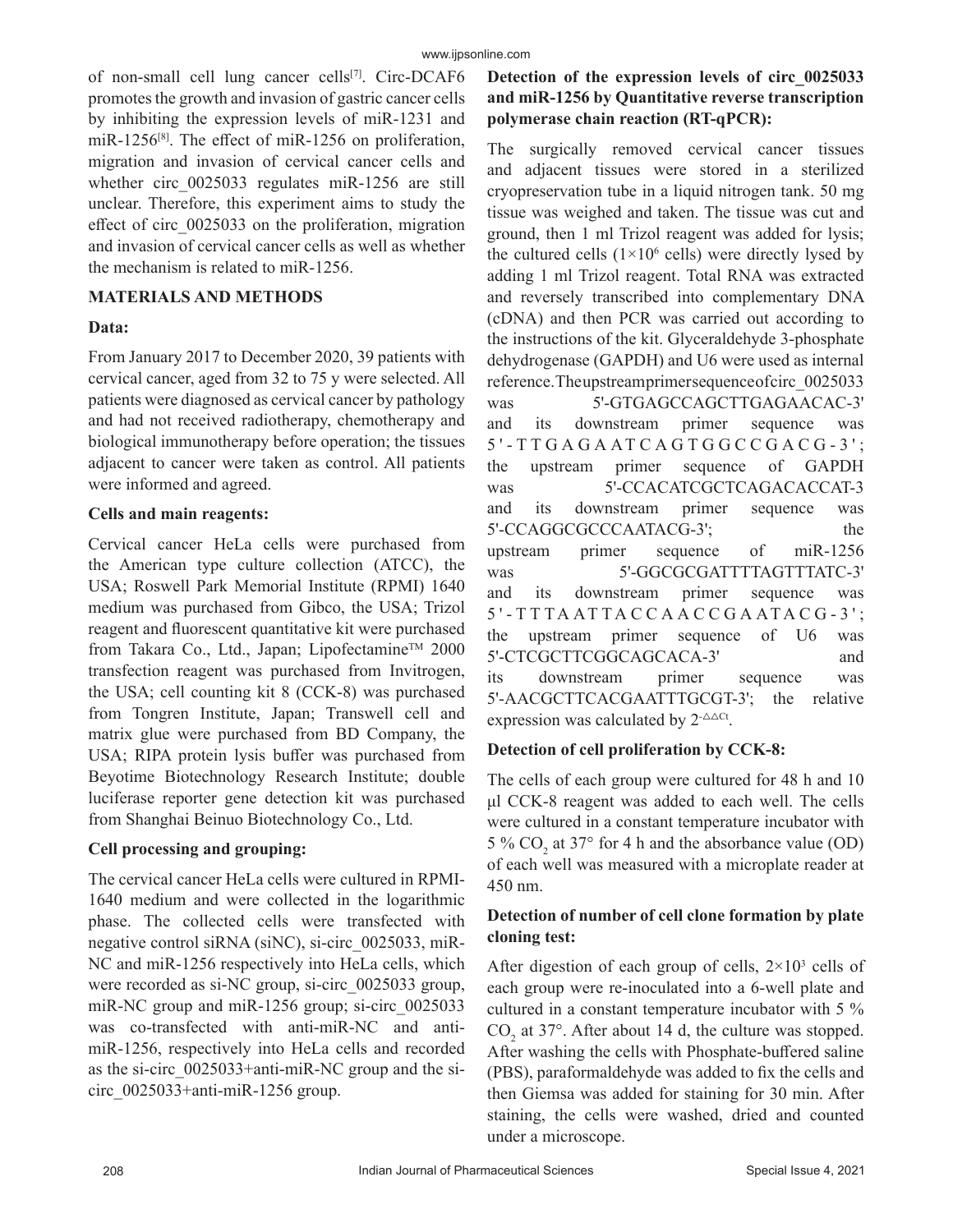#### **Detection of cell scratch healing rate by scratch test:**

After digestion, the cells of each group were inoculated in a 6-hole culture plate for culture. After 24 h, the cells were scratched with a 200 μl Tip gun. At the  $0<sup>th</sup>$ h and the 24<sup>th</sup> h after scratching, photos were taken for observation. The scratch area and the scratch healing rate were calculated by Image-Pro Plus6.0 software; scratch healing rate=(scratch area at the  $0<sup>th</sup>$  h-scratch area at the  $24<sup>th</sup>$  h)/scratch area at the 0<sup>th</sup> h×100 %.

#### **Detection of cell invasion by Transwell chamber:**

50 μl of matrix glue diluted at 1:6 was added into the upper chamber of transwell chamber and 100 μl of cell suspension with a concentration of  $4 \times 10^5$  cells/ml was inoculated after coagulation. After 24 h of culture, the cells that did not pass through the membrane were wiped off. The remaining cells were stained with 0.1 % crystal violet, rinsed clean, observed and counted under an inverted microscope.

### **Detection of protein expression by Western blot:**

After culture for 24 h, the cells of each group were collected. The lysate was added to extract the total cell protein. Then, sodium dodecyl sulfate polyacrylamide gel electrophoresis (SDS-PAGE) gel electrophoresis was carried out, with the protein loading amount of each group being 30 μg. After electrophoresis, membrane transfer was carried out. The membrane was sealed with 5 % skim milk at room temperature for 1 h, incubated at 4° overnight with primary antibody and then incubated at room temperature for 2 h with secondary antibody. After that, it was exposed for development and fixation in a dark room. The gray value of protein band was analyzed. The ratio of target band to GAPDH band was taken as the protein expression level.

#### **Dual luciferase reporter assay:**

Wild-type and mutant dual luciferase reporter plasmids circ\_0025033 were constructed and cotransfected into HeLa cells with miR-NC and miR-1256 respectively. Luciferase activity was detected according to the instructions. pcDNA, pcDNA-circ\_0025033, si-NC and si-circ\_0025033 were transfected into HeLa cells and the expression level of miR-1256 was detected by RT-qPCR.

# **Statistical analysis:**

Statistical analysis was performed using statistical package for the social sciences (SPSS) 20.0 software.

The measurement data that conformed to the normal distribution were expressed as the mean $\pm$ standard deviation  $(x\pm s)$ . The t-test was performed for comparison between two groups and one-way analysis of variance (ANOVA) was used for comparison between multiple groups. p<0.05 was considered as the difference with statistical significance.

### **RESULTS AND DISCUSSION**

Compared with the adjacent tissues, the expression level of circ\_0025033 was increased in the cervical cancer tissues and the expression level of miR-1256 was decreased  $(p<0.05)$  (Table 1).

**TABLE 1: EXPRESSIONS OF CIRC\_0025033 AND MIR-1256 IN CERVICAL CANCER TISSUE (x̄±s, n=39)**

| Group                      | circ 0025033     | miR-1256         |
|----------------------------|------------------|------------------|
| Adjacent tissues           | $1.00 \pm 0.07$  | $1.00 + 0.08$    |
| Cervical cancer<br>tissues | $4.51 \pm 0.34*$ | $0.39 \pm 0.04*$ |
| t                          | 63.146           | 42.591           |
| p                          | 0.000            | 0.000            |

Note: Compared with the adjacent tissues, \*p<0.05

Compared with the si-NC group, the expression level of circ\_0025033 in the si-circ\_0025033 group was decreased. In addition, the cell activity was decreased and the number of cell clone formation was decreased (p<0.05) (Table 2).

**TABLE 2: THE EFFECT OF INHIBITING THE CIRC\_0025033 EXPRESSION ON THE PROLIFERATION OF CERVICAL CANCER HELA CELLS**

| Group               | circ_0025033     | OD value<br>$(450 \; nm)$ | Number of<br>cell clone<br>formation |  |  |
|---------------------|------------------|---------------------------|--------------------------------------|--|--|
| si-NC               | $1.00+0.00$      | $0.93 + 0.07$             | $88.92 \pm 7.54$                     |  |  |
| si-<br>circ_0025033 | $0.43 \pm 0.04*$ | $0.42 \pm 0.04*$          | $34.11 \pm 3.56^*$                   |  |  |
| t                   | 42.750           | 18.977                    | 19.720                               |  |  |
| p                   | 0.000            | 0.000                     | 0.000                                |  |  |

Note: Compared with the si-NC group, \*p<0.05

Compared with the si-NC group, the scratch healing rate and the number of invasive cells in the sicirc\_0025033 group were decreased. The expression level of E-cadherin protein was increased and the expression level of N-cadherin protein was decreased (p<0.05) (fig. 1 and Table 3).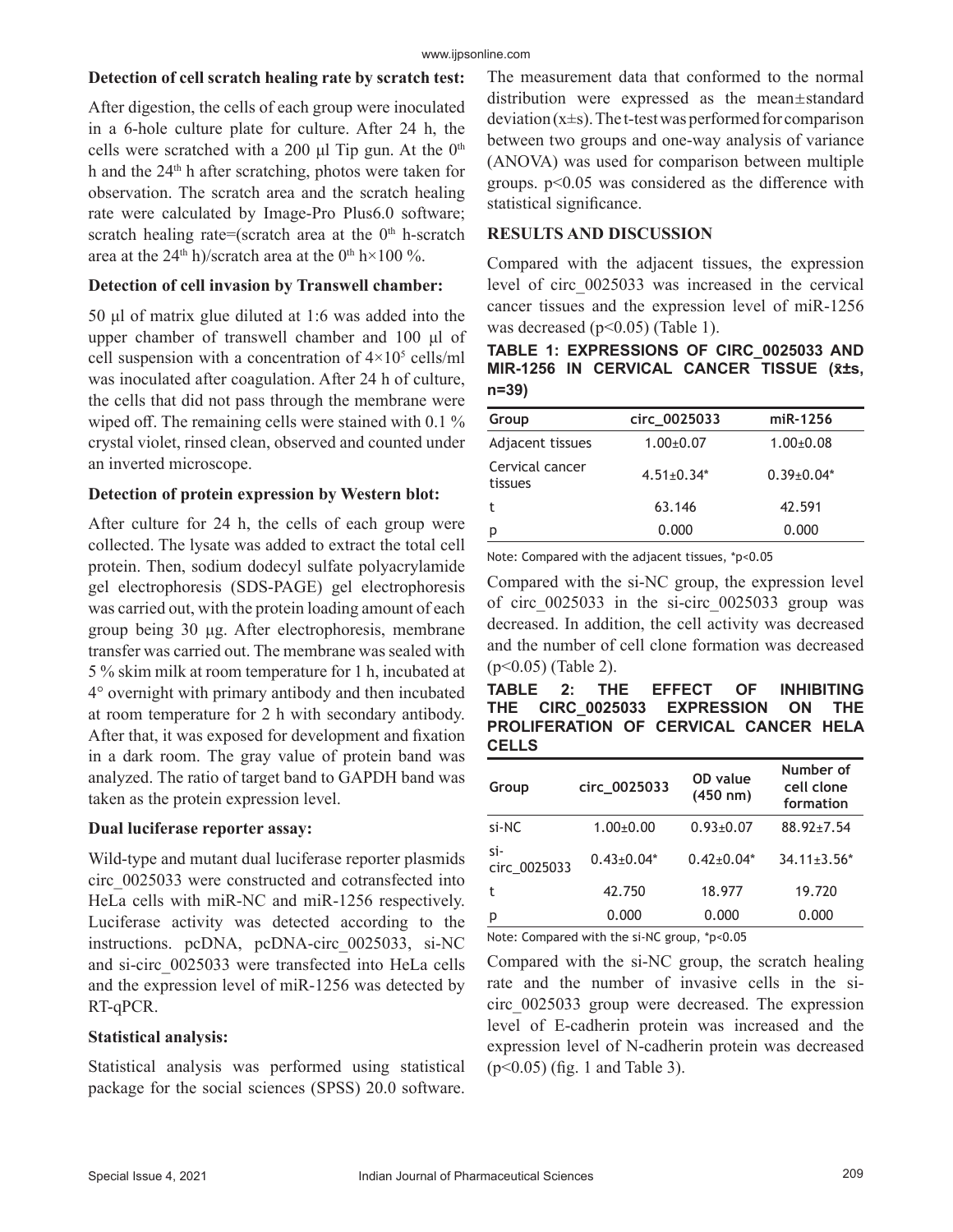

**Fig. 1: Migration and invasion related protein expression** 

**TABLE 3: THE EFFECT OF INHIBITING THE CIRC\_0025033 EXPRESSION ON THE MIGRATION AND INVASION OF CERVICAL CANCER HELA CELLS (x̄±s, n=9)** 

| Group           | Scratch healing rate (%) | Invasive cells     | E-cadherin protein | N-cadherin protein |
|-----------------|--------------------------|--------------------|--------------------|--------------------|
| si-NC           | $61.68 \pm 5.33$         | $125.89 \pm 10.80$ | $0.29 \pm 0.02$    | $0.59 \pm 0.04$    |
| si-circ 0025033 | $24.19 \pm 2.18$ *       | $56.56 \pm 5.37$ * | $0.69 \pm 0.05^*$  | $0.17 \pm 0.02^*$  |
| t               | 19.531                   | 17.244             | 22.283             | 28.174             |
| p               | 0.000                    | 0.000              | 0.000              | 0.000              |

Note: Compared with the si-NC group, \*p<0.05

Circular RNA interactome software predicted that the sequence of circ\_0025033 contained a nucleotide sequence complementary to miR-1256 (fig. 2). The results of the dual luciferase reporter assay showed that the luciferase activity of cells co-transfected with wild type (WT)-circ\_0025033 and miR-1256 was decreased, while the luciferase activity of cells co-transfected with MUT-circ 0025033 and miR-1256 was not significantly changed (Table 4). Compared with the pcDNA group, the expression level of miR-1256 in the pcDNA-circ\_0025033 group was decreased. Compared with the si-NC group, the expression level of miR-1256 in the si-circ  $0025033$  group was increased (p<0.05) (Table 5).

Compared with the miR-NC group, the miR-1256

expression level in the miR-1256 group was increased and the cell activity and the number of cell clone formation were decreased. The cell scratch healing rate and the number of invasive cells were decreased. The E-cadherin protein expression level was increased and the N-cadherin protein expression level was decreased (p<0.05) (fig. 3, Table 6).

Compared with the si-circ\_0025033+anti-miR-NC group, the miR-1256 expression level of the sicirc\_0025033+anti-miR-1256 group was decreased and the cell activity was increased. The formation number of cell clones, the cell scratch healing rate and the number of invaded cells were increased. The E-cadherin protein expression level and the N-cadherin protein expression level were decreased  $(p<0.05)$  (fig. 4, Table 7).

| WT-circ 0025033 | 5' | ccagccugggggagga |
|-----------------|----|------------------|
| miR-1256        |    | ucgaucacucuucag  |

5'

MUT-circ 0025033

aAAUGCCac 3' 5'

≀UUACGGa

ccagccuggggaggaGCCUAAac 3'

**Fig. 2: The sequence of circ\_0025033 contains a nucleotide sequence complementary to miR-1256**

#### **TABLE 4: DUAL LUCIFERASE REPORTER ASSAY (x̄±s, n=9)**

| Group    | WT-circ_0025033  | <b>MUT-circ_0025033</b> |
|----------|------------------|-------------------------|
| miR-NC   | $1.04 \pm 0.07$  | $1.01 \pm 0.06$         |
| miR-1256 | $0.52{\pm}0.04*$ | $1.05 \pm 0.04$         |
| t        | 19.349           | 1.664                   |
| p        | 0.000            | 0.116                   |

Note: Compared with the miR-NC group, \*p<0.05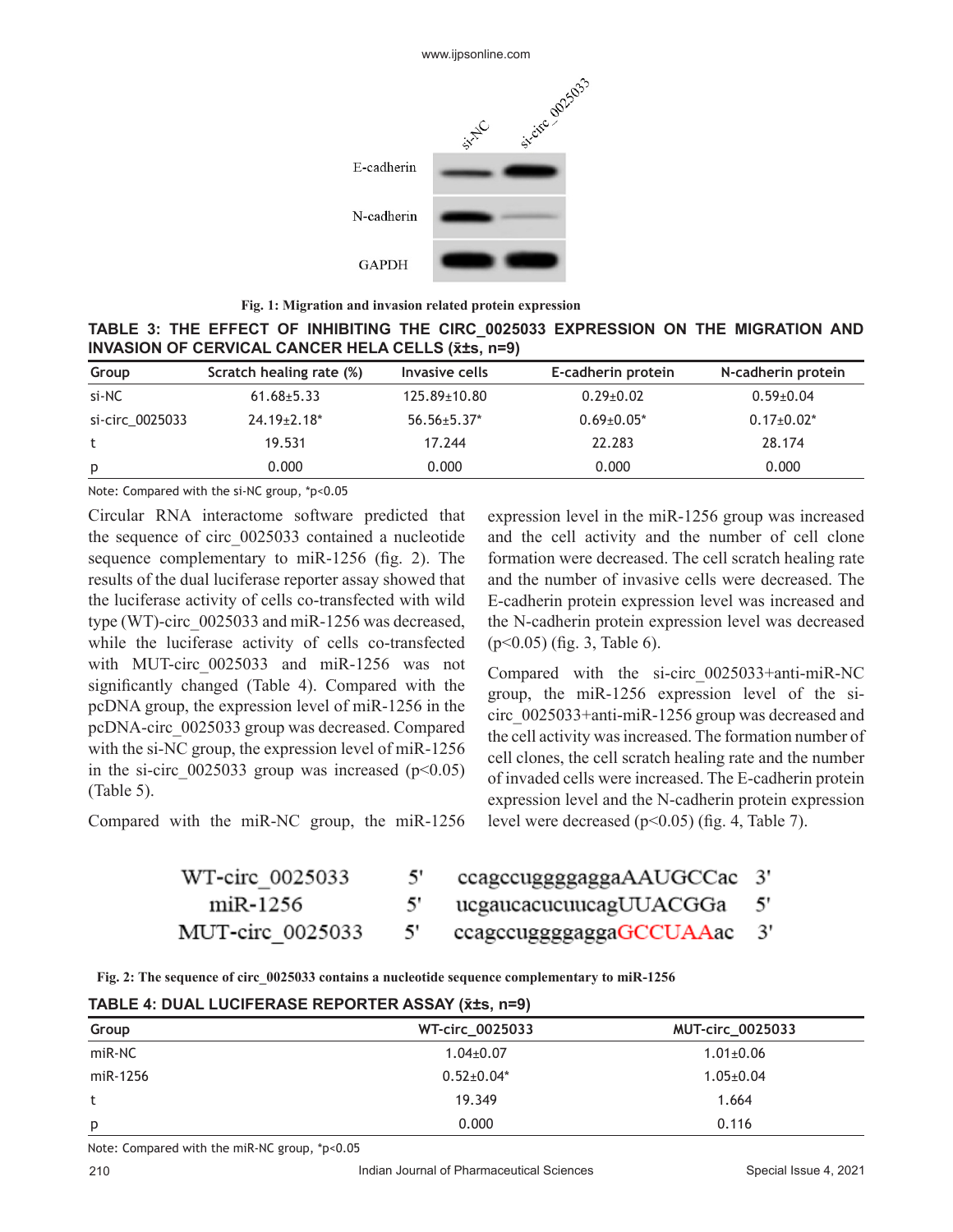#### www.ijpsonline.com

#### **TABLE 5: CIRC\_0025033 REGULATES THE EXPRESSION OF miR-1256 (x̄±s, n=9)**

| Group              | miR-1256          |
|--------------------|-------------------|
| pcDNA              | $1.00 \pm 0.00$   |
| pcDNA-circ_0025033 | $0.33 \pm 0.03*$  |
| si-NC              | $0.99 \pm 0.06$   |
| si-circ 0025033    | $3.11 \pm 0.26$ # |
| F                  | 730.631           |
| p                  | 0.000             |

Note: Compared with the pcDNA group, \*p<0.05; compared with the si-NC group, #p<0.05



**Fig. 3: Migration and invasion related protein expression of miR-NC and miR-1256**

#### **TABLE 6: EFFECT OF miR-1256 OVEREXPRESSION ON THE PROLIFERATION, MIGRATION AND INVASION OF CERVICAL CANCER HELA CELLS (x̄±s, n=9)**

| Group    | miR-1256          | OD value (450<br>nm) | Number of<br>cell clone<br>formation | <b>Scratch</b><br>healing rate<br>(%) | Invasive cells  | E-cadherin<br>protein | N-cadherin<br>protein |
|----------|-------------------|----------------------|--------------------------------------|---------------------------------------|-----------------|-----------------------|-----------------------|
| miR-NC   | $1.00 + 0.00$     | $0.98 + 0.08$        | $87.72 \pm 8.45$                     | $63.54 + 5.28$                        | 122.59+13.01    | $0.27+0.03$           | $0.55+0.04$           |
| miR-1256 | $2.66 \pm 0.23$ * | $0.63 + 0.05*$       | $44.68 + 4.11*$                      | $34.61 + 3.39*$                       | $65.49 + 5.15*$ | $0.62 + 0.05*$        | $0.24 \pm 0.03*$      |
| t        | 21.652            | 11.130               | 13.741                               | 13.832                                | 12.243          | 18.007                | 18.600                |
| p        | 0.000             | 0.000                | 0.000                                | 0.000                                 | 0.000           | 0.000                 | 0.000                 |

Note: Compared with the miR-NC group, \*p<0.05



**Fig. 4: Migration and invasion related protein expression of si-circ\_0025033+anti-miR-NC and si-circ\_0025033+anti-miR-1256**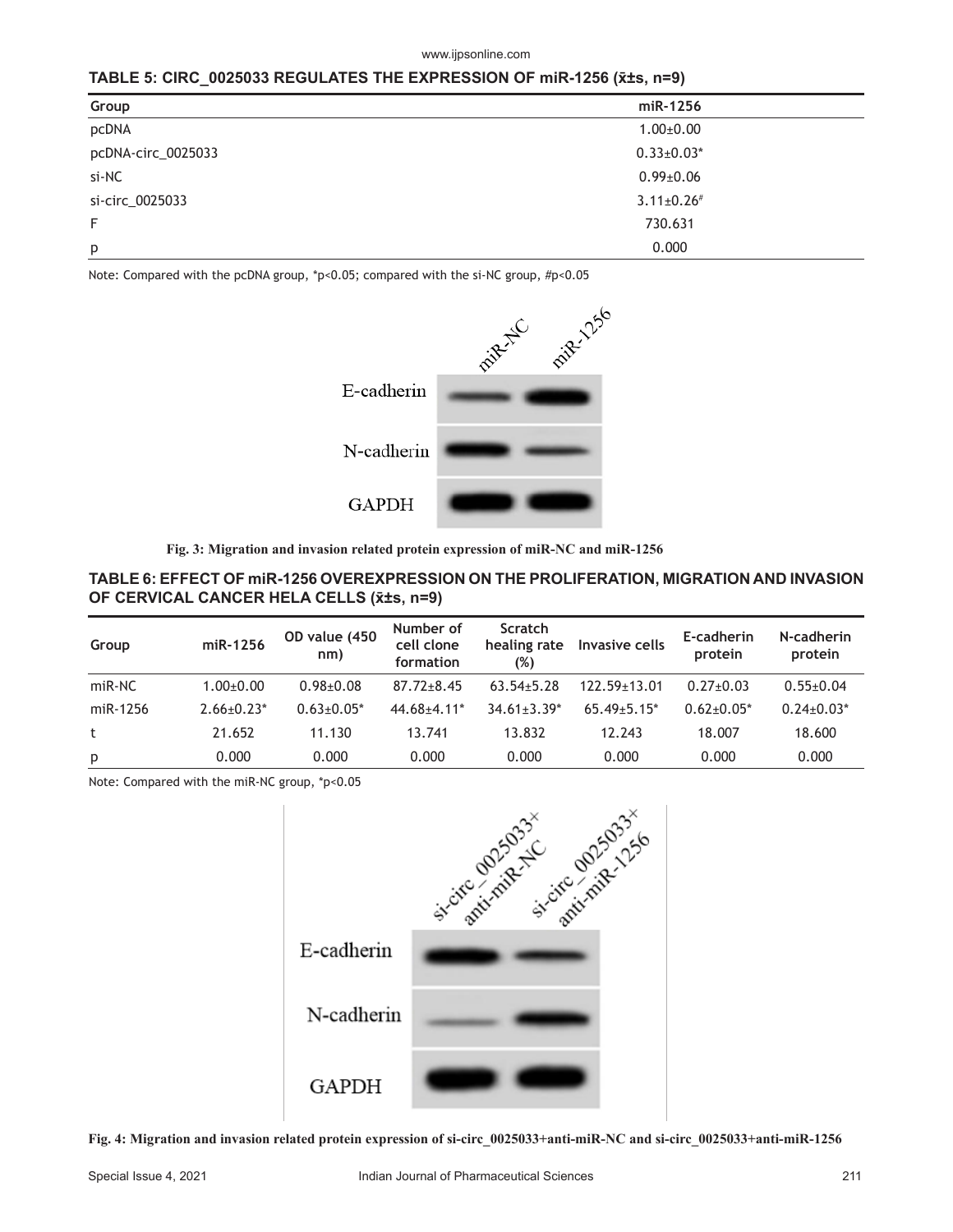|                              |  |  |  | TABLE 7: INTERFERENCE WITH miR-1256 EXPRESSION REVERSED THE EFFECT OF INHIBITING  |  |  |  |  |  |  |
|------------------------------|--|--|--|-----------------------------------------------------------------------------------|--|--|--|--|--|--|
|                              |  |  |  | CIRC 0025033 ON THE PROLIFERATION, MIGRATION AND INVASION OF CERVICAL CANCER HELA |  |  |  |  |  |  |
| $CELLS$ ( $\bar{x}$ ±s, n=9) |  |  |  |                                                                                   |  |  |  |  |  |  |

| Group                             |                  | miR-1256 OD value (450<br>nm) | Number of<br>cell clone<br>formation | <b>Scratch</b><br>healing rate<br>(%) | Invasive cells     | E-cadherin<br>protein | N-cadherin<br>protein |
|-----------------------------------|------------------|-------------------------------|--------------------------------------|---------------------------------------|--------------------|-----------------------|-----------------------|
| si-circ_0025033+anti-<br>$miR-NC$ | $1.00 + 0.00$    | $0.41 \pm 0.04$               | $33.94 \pm 3.93$                     | $22.86 \pm 2.53$                      | $55.38 + 4.94$     | $0.68 + 0.06$         | $0.16 \pm 0.02$       |
| si-circ_0025033+anti-<br>miR-1256 | $0.36 \pm 0.04*$ | $0.80+0.07*$                  | $78.55 \pm 6.58$ *                   | $52.05+4.81*$                         | $99.93 \pm 8.41$ * | $0.38 + 0.04*$        | $0.47 \pm 0.04*$      |
| t                                 | 48.000           | 14.512                        | 17.462                               | 16.113                                | 13.703             | 12.481                | 20.795                |
| p                                 | 0.000            | 0.000                         | 0.000                                | 0.000                                 | 0.000              | 0.000                 | 0.000                 |

Note: compared with the si-circ\_0025033+anti-miR-NC group, \*p<0.05

Molecular targeted therapy has achieved good results in the treatment of gynecological malignant tumors and the increase of targeted drugs in clinical practice has a positive promoting effect on the treatment of cervical cancer<sup>[9,10]</sup>. Therefore, it is urgent to explore more new targets to develop new targeted drugs. CircRNA plays an important role in a variety of cancers and can become a promising biomarker for the diagnosis of various cancers[11]. It has been reported that knockdown of circ\_0025033 inhibits the colony formation, migration/ invasion and glycolytic metabolism in ovarian cancer cells<sup>[12]</sup>. The down-regulation of CIRC  $0025033$ inhibits tumor growth of papillary thyroid carcinoma *in vitro* and *in vivo*<sup>[13]</sup>. The results of this experiment showed that the expression level of circ\_0025033 in cervical cancer tissues was increased. It indicated that circ\_0025033 might play a pro-cancer role in cervical cancer. After the expression of circ\_0025033 was inhibited, the activity of cervical cancer HeLa cells was decreased and the number of cell clonal formation was reduced; the cell scratch healing rate and the number of invasive cells were decreased; the expression level of E-cadherin protein was increased and the expression level of N-cadherin protein was decreased; it indicated that inhibition of the expression of circ\_0025033 could inhibit the proliferation, migration and invasion of cervical cancer cells.

Biological software predicted the presence of a binding site for circ\_0025033 and miR-1256. It has been reported that miR-1256 is low expressed in colorectal cancer and it may be an independent prognostic parameter for predicting poor prognosis in colorectal cancer patients<sup>[14]</sup>. The results of this experiment showed that the expression level of miR-1256 in cervical cancer tissues was decreased. Overexpression of miR-1256 could reduce cell activity, the number of colony cell formation and the number of invasive cells and reduce the rate of cell scratch healing; these results indicated that the overexpression of miR-1256 could inhibit the proliferation, migration and invasion of cervical cancer cells. In addition, it has been reported that circ\_0026134 regulates the proliferation and invasion of non-small cell lung cancer cells by sponging miR-1256 and miR-1287[15]. CircHECTD1 promotes glutamine decomposition by targeting miR-1256 and activating β-catenin/c-Myc signaling to promote the progress of gastric cancer<sup>[16]</sup>. The results of this experiment showed that circ\_0025033 realized targeted regulation of the expression of miR-1256; interference with the expression of miR-1256 reversed the effects of inhibiting circ\_0025033 on the proliferation, migration and invasion of cervical cancer HeLa cells. In summary, inhibiting the expression of circ\_0025033 may inhibit the proliferation, migration and invasion of cervical cancer HeLa cells by targeted regulation of miR-1256.

#### **Conflicts of interest:**

The authors declared no conflicts of interest.

#### **REFERENCES**

- 1. Li HY, Cai J, Zhu HL. Research progress of clinical treatment of cervical cancer. J Ningxia Med Univ 2020;42(4):101-5.
- 2. Vora C, Gupta S. Targeted therapy in cervical cancer. ESMO open 2018;3:e000462.
- 3. Vo JN, Cieslik M, Zhang Y, Shukla S, Xiao L, Zhang Y, *et al.* The landscape of circular RNA in cancer. Cell 2019;176(4):869-81.
- 4. Cheng H, Wang N, Tian J, Li Y, Ren L, Shi Z. Circular RNA Circ\_0025033 promotes the evolvement of ovarian cancer through the regulation of miR-330-5p/KLK4 axis. Cancer Manag Res 2020;12(1):2753.
- 5. Pan Y, Xu T, Liu Y, Li W, Zhang W. Upregulated circular RNA circ 0025033 promotes papillary thyroid cancer cell proliferation and invasion via sponging miR-1231 and miR-1304. Biochem Biophys Res Commun 2019;510(2):334-8.
- 6. Wu C, Ma L, Wei H, Nie F, Ning J, Jiang T. MiR-1256 inhibits cell proliferation and cell cycle progression in papillary thyroid cancer by targeting 5-hydroxy tryptamine receptor 3A. Human cell 2020;33(3):630-40.